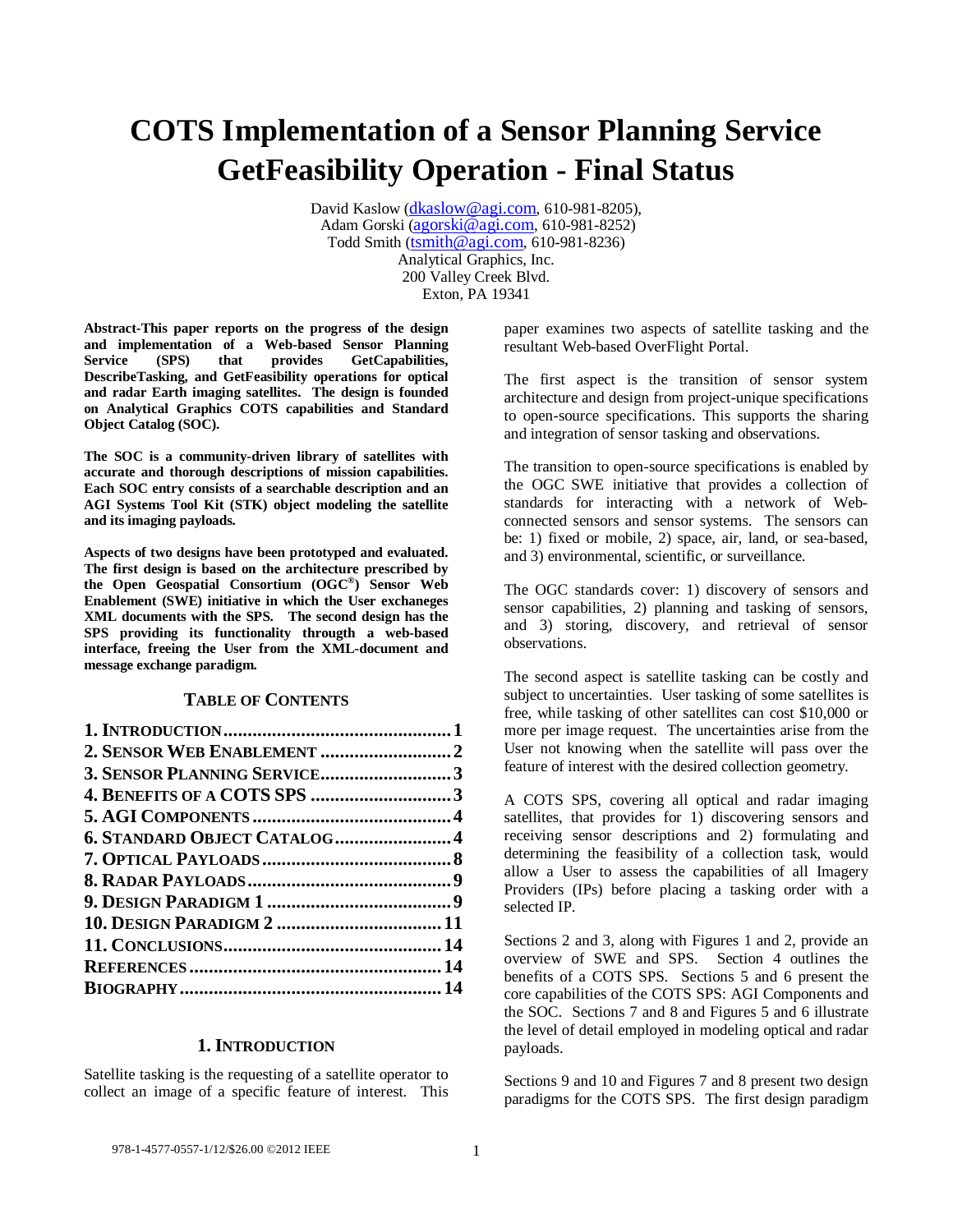is based on the User exchanging XML documents with the COTS SPS. The second paradigm is the OverFlight Portal - COTS SPS in which a User accesses the COTS SPS functionality through a Web-based interface.

#### **2. SENSOR WEB ENABLEMENT**

<span id="page-1-0"></span>Figure 1 is an overview of the OGC Sensor Web Services.

Sensor Planning Services (SPSs) provide a series of capabilities for Users, including: 1) discover sensors and receive sensor descriptions, 2) formulate and determine the feasibility of a collection task, and 3) submit a collection task and locate the results. Each SPS operation has request and response components. The User sends a request message to the service and the service returns a response message.

Sensor Observation Services (SOSs) provide the capability for Users to discover and receive sensor descriptions and to request, filter, and retrieve sensor

observations. The filtering can be on time, sensor, or phenomenon. The sensor observations can be retrieved from an observation repository or streamed real-time from a sensor. There is also the capability for Sensor Management Systems (SMSs) to register and to publish sensor observations to the SOSs.

Sensor Alert Services (SASs) provide the capability for Users to discover sensor alerts and to register for and receive sensor alert messages. An alert is a notification that a certain observation event occurred at a feature of interest. There is also the capability for SMSs to register and to publish observation event messages to the SASs.

Users discover individual SPSs, SOSs, and SASs via a series of SWE registries.



**Figure 1. Overview of Sensor Web Services**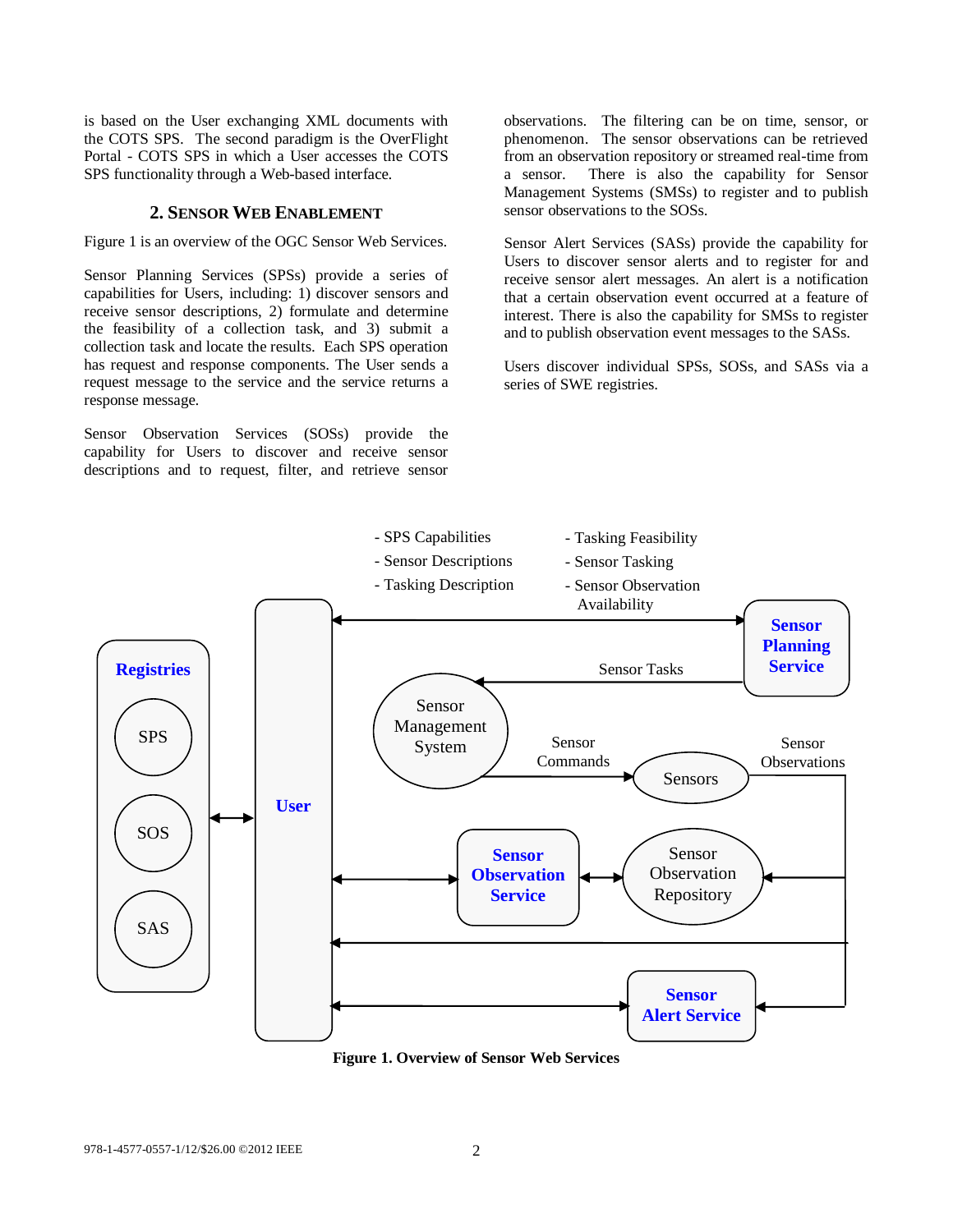#### **3. SENSOR PLANNING SERVICE**

<span id="page-2-0"></span>Figure 2 is an overview of SPS capabilities to: 1) discover sensors and receive sensor descriptions and 2) formulate and determine the feasibility of a collection task.

The User exchanges XML documents and messages with the SPS in accordance with SPS Application Specification, OGC 07-014r3. [1] It includes a description of SPS operations, parameter definitions and encodings, XML schema, and sample XML documents. The XML schema provides the structure of the data passed between the User and the SPS. The XML documents are the instantiation of the schema.

The GetCapabilities operation provides a list of sensor IDs and a description of each sensor, including the phenomena that can be measured, the region the sensor operates in or can be tasked to observe, and the location of a detailed description of the sensor.

The DescribeTasking operation provides the input parameters list needed by the GetFeasibility operation.

The GetFeasibility operation provides an evaluation of the feasibility of accomplishing the collection task: feasible, not feasible, and not feasible but alternatives available. The evaluation can be as simple as checking the validity of the inputs or as complicated as modeling the collection activity.



**Figure 2. Overview of SPS Capabilities**

### **4. BENEFITS OF A COTS SPS**

<span id="page-2-1"></span>The COTS SPS consists of the GetCapabilities, DescribeTasking, and GetFeasibility SPS operations for optical and radar Earth imaging satellites.

A benefit of a COTS SPS is the User does not need to locate SWE registries and assemble a list of individual Imagery Providers (IP) sites (all are represented in one site) and determine which IPs support User tasking of new imagery or just support ordering of existing imagery.

Another benefit is the first level of interaction with an IP is common to all IPs. Once a short list of sensors has been down selected from the COTS SPS, the User can directly interact with the selected IPs. The following could be a typical use case.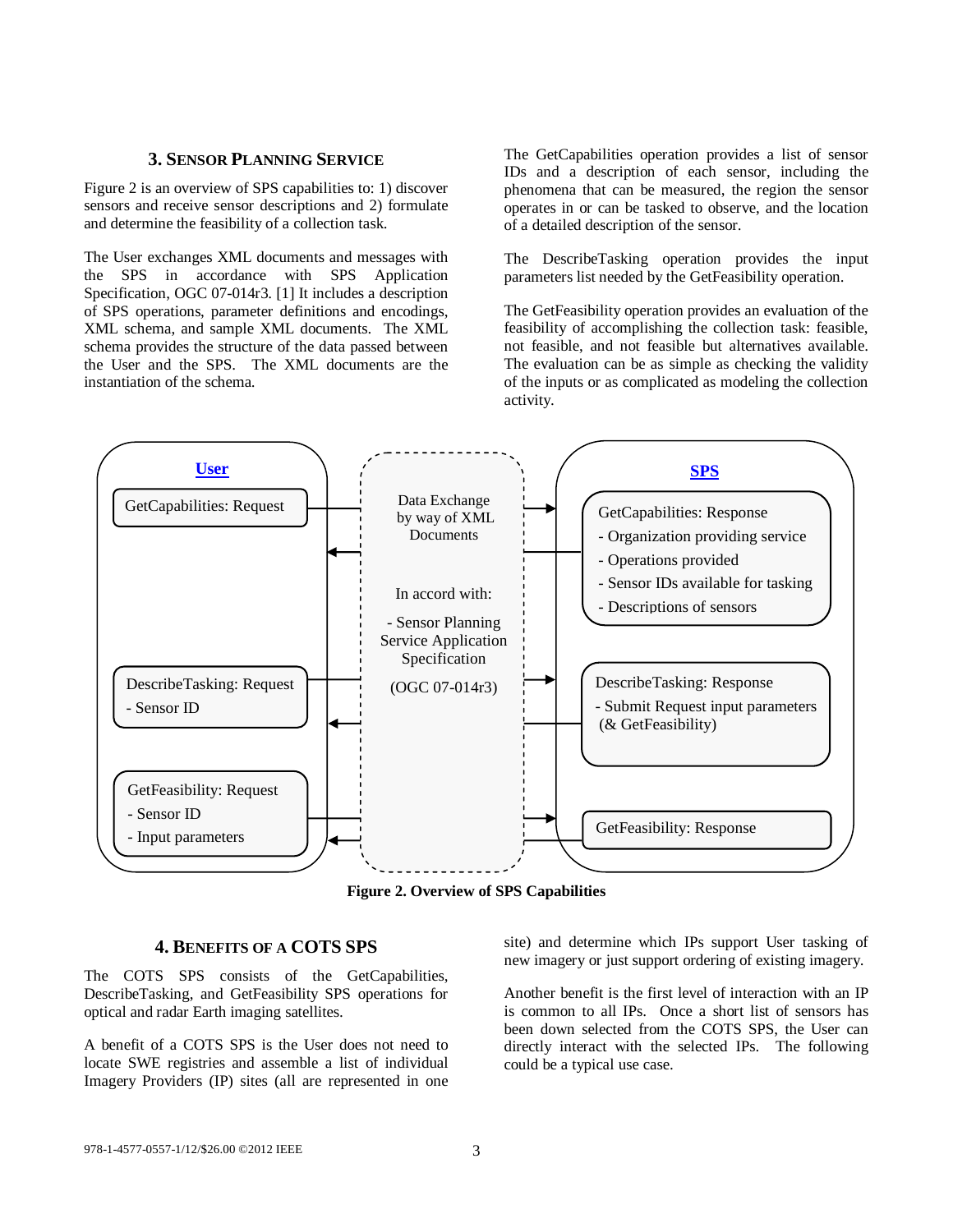A User interacts with the COTS SPS to discover a list of candidate IPs that have the potential of satisfying a particular collection task: IP#2, IP#4, IP#5, IP#7, IP#10, and IP#12. Based on the Determine Feasibility Results provided by the COTS SPS, IP#2 is not selected due to insufficient ground resolution and IP#4 is not selected due other IPs having nearer-term access.

IP#5 and IP#7 have implemented SPSs. The User interacts with IP#5 to formulate a collection task and to determine feasibility but does not select IP#5 since the IP is not able to incorporate the collection task into a nearterm schedule. The User interacts with IP#7 and submits a collection task after finding satisfactory collection feasibility and scheduling opportunity.

IP#10 and IP#12 have not implemented SPSs. The User submits orders to both IPs. The User specifies task acquisition time to IP#12 in order to force desired acquisition conditions reported by the COTS SPS.

These benefits are particularly important given the rapid growth of satellite remote sensing. In 1991, there were only 5 nations which had access to satellite remote sensing assets: United States, Japan, Russia, India, and France. [2] Since then, the world has seen the impact of low-cost and micro satellite technology spread around the world with a current fleet of 62 optical imaging satellites from over 19 countries. [3]

Forty-seven of these platforms are civilian/commercial programs, and most of their data can be procured publicly. Figure 3 shows the growth of this market along with the distribution of countries contributing to it. With so many publicly available sources of data, resolutions varying from 10s of meters to less than 1 meter, satellites with different agility (the ability to change orientation and point at a target), sensors with different swaths (the area on the Earth's surface it can cover), payloads with different spectral coverage, and satellite orbits with different revisit rates, it becomes very challenging for a User to determine which satellite is really best for getting an image quickly and affordably. Figure 4 visually depicts this challenging problem in STK's 3D environment populated with the active imaging satellites.

The design of the COTS SPS is founded on Analytical Graphics COTS Components capabilities and Standard Object Catalog (SOC), as described below.

## **5. AGI COMPONENTS**

<span id="page-3-0"></span>AGI Components is a family of low-level class libraries that provide access to specific analytical and 3D visualization capabilities. Dynamic Geometry Library provides modeling of time and position for accurate vehicle propagation and sensor modeling. Additionally, the library provides algorithms to compute position, orientation, and inter-visibility intervals between land, sea, air, and space assets. The Spatial Analysis Library enables component Users to compute asset coverage of gridded regions and time-dynamic platforms.

The GetFeasibility operation is based on AGI Components. It accommodates geometrical and temporal collection tasking requirements. The GetFeasibility operation does not implement a detailed ground coverage simulation, such as modeling an imaging payload that is configured on an image-by-image basis for a range of quality collections, nor does it attempt to model multiple overlapping ground coverage images. This level of GetFeasibility simulation is best provided by the individual IPs.

## **6. STANDARD OBJECT CATALOG**

<span id="page-3-1"></span>The SOC is a community driven library of satellites with accurate and thorough descriptions of mission capabilities. Each SOC entry consists of a searchable description and STK objects. The SOC entry also provides the reference sources for the satellite descriptions.

The objects are components of AGI's mission modeling capabilities. Examples of objects are scenarios, satellites, and imaging payloads. The scenario, the highest level object, contains other objects and is the outline for a series of actions that can be visualized.

Sensor parameters provided by reliable sources are used to model a sensor field-of-view and field-of-regard. A field of view that has pointing agility can be pointed anywhere within the field of regard. Sensor models include rectangular or conic projections with a line of sight defined by an azimuth and elevation. Azimuth is measured from the satellite ECF velocity pointing x-axis and elevation is measured from the satellite nadir pointing z-axis. The field of view is defined by a rectangular projection that sweeps along the ground. The field of regard is defined by a rectangular projection if the field of view is constrained cross-track.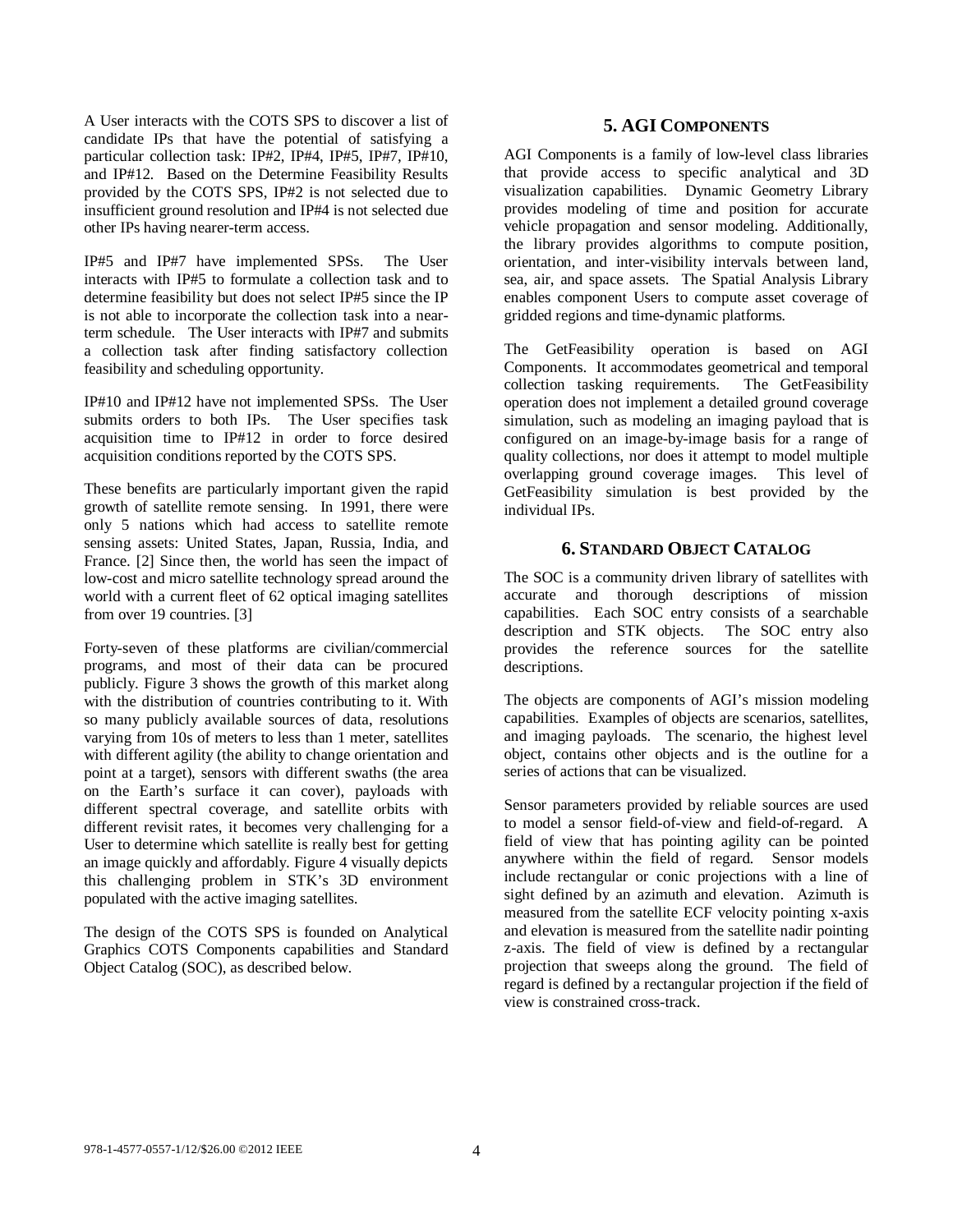

**Figure 3. Number and Distribution of Commercial Imaging Satellites**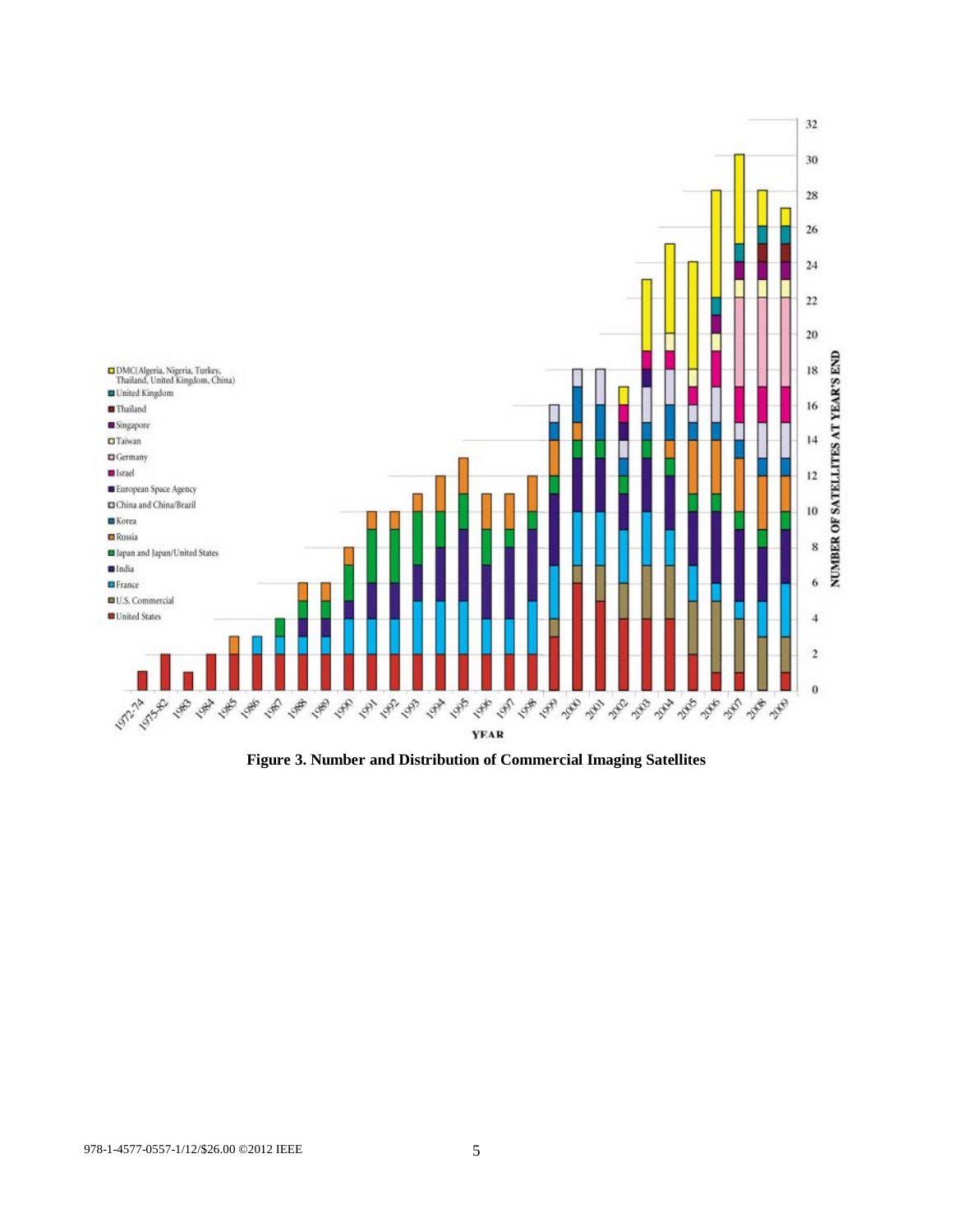

**Figure 4. Screen Shot From STK 3D Environment of SOC Satellite, Orbit, and Sensor Projection**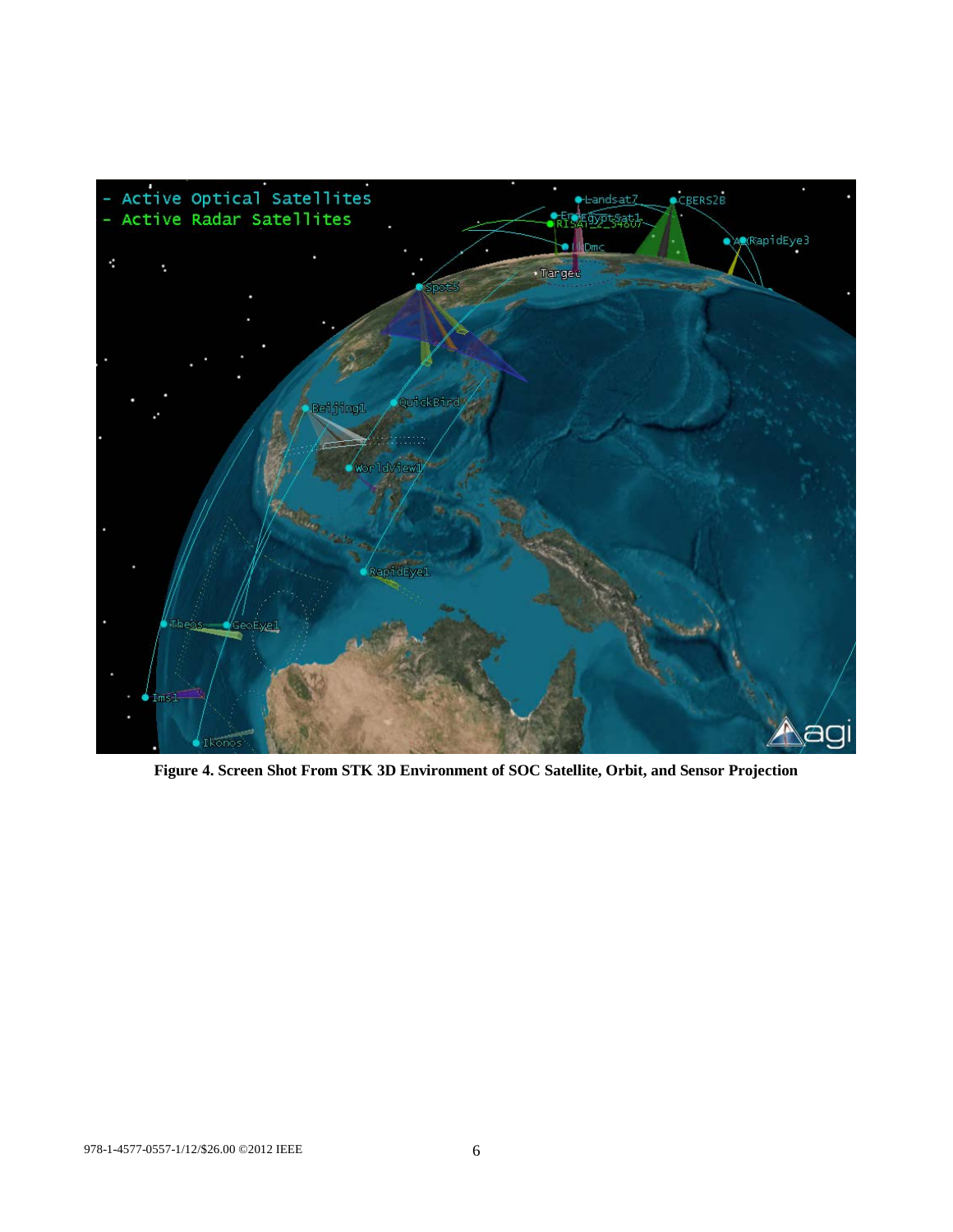Figure 5 and Figure 6 illustrate breath and depth of the SOC data architecture. Figure 6 shows SOC data elements for satellites with optical or radar imaging payloads. Note the one-to-many relationships. A satellite can have one or more Payload elements. A Payload element can have one Optical Payload element, which can have one or more Optical Payload Operations elements. A Payload element can have one or more Radar Payload Operation elements.

The SOC also has elements for navigation and communication satellites.

The Satellite Classification element includes NORAD catalog number, name, alternate names, and country of origin. The Optical Payload element includes agility, scene size, field of view (FOV), and field of regard (FOR). The Optical Payload Operation element includes ground resolution and spectral range.

The Radar Payload Operation element includes operating band, scan mode, scene size, incident angle (a measure of agility), ground resolution, FOV and FOR . Examples of radar scan modes are spotlight and scan SAR.

The field of view is derived from scene size and nominal altitude. The field of regard is based on the agility of the satellite and imaging payload.

The level of modeling detail is illustrated in the description of the French Spot 5 optical imaging satellite in Section 7and the TerraSAR-X radar imaging satellite in Section 8.



**Figure 5. SOC Data Architecture - Part 1**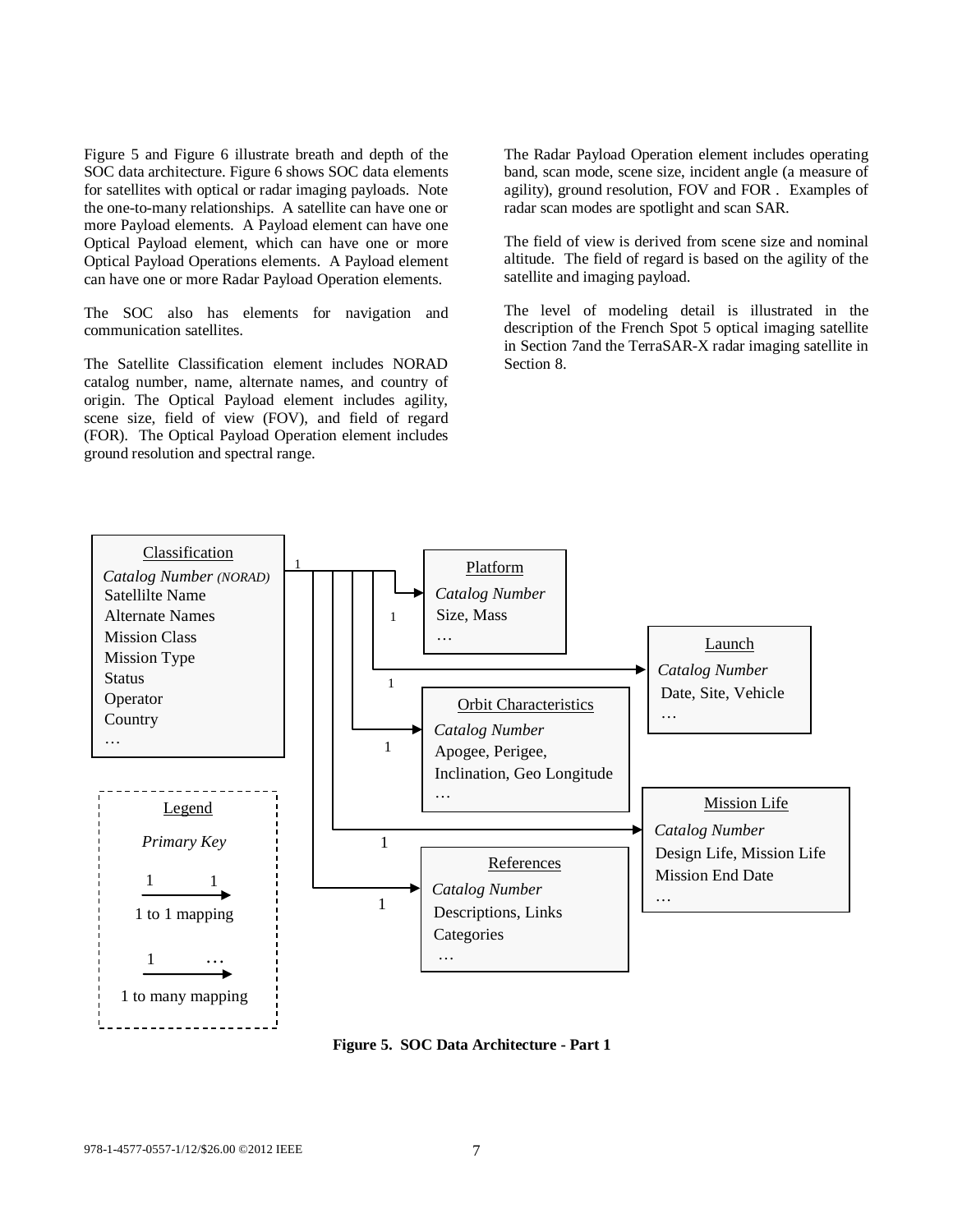

**Figure 6. SOC Data Architecture - Part 2**

## **7. OPTICAL PAYLOADS**

<span id="page-7-0"></span>An optical imaging payload is characterized by the nadir projection of its field of view in kilometers and crosstrack ground resolution (ground sample distance) in meters at its nominal operating attitude in kilometers. The angular field of view is determined from the projected field of view and altitude.

An optical imaging satellite will have one or more imaging payloads. For example, the French Spot 5 satellite has five imaging payloads: HRG-1, HRG-2, HRS-1, HRS-2 and Vegetation.

HRG-1 and HRG-2 are capable of panchromatic imaging with 5-m ground resolution, multispectral imaging across three bands with 10-m resolution, and short-wave infrared imaging with 20-m resolution. HRG has a 60-km field of view modeled with a 2.1-deg cross-track half angle.

An imaging payload is said to have agility if its field of view can pointed to image a target. Agility can be achieved by a rotating mirror, a gimbaled payload, or a steerable satellite. The agility is the payload field of regard. The HRG field of view can be pointed up to 27 deg cross-track by a rotating mirror to give a field of regard modeled with a 29.1-deg cross-track half angle.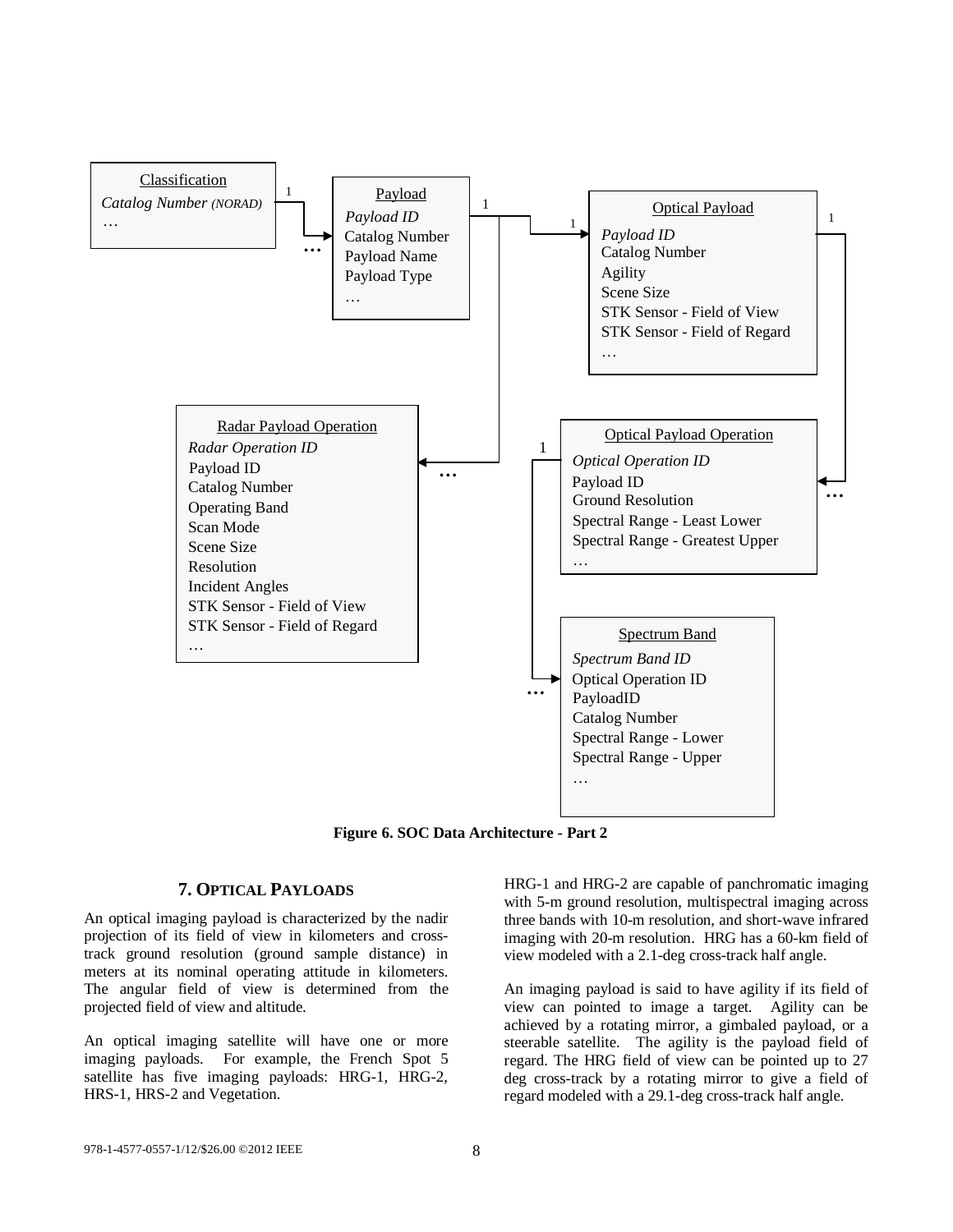HRS-1 and HRS-2 are for panchromatic stereo imaging with 10-m ground resolution. One camera points forward from nadir and the other points aft. HRS has a 120-km field of view modeled with a 4.2-deg half angle. The fore camera line of sight is 0-deg azimuth, 70-deg elevation. The aft camera line of sight is 180-deg azimuth, 70-deg elevation.

The fifth sensor, Vegetation, has four imaging bands with 1,165-meter ground resolution. The 2,250-km field of view is modeled with a 50.6-degrees half angle.

## **8. RADAR PAYLOADS**

<span id="page-8-0"></span>A radar imaging satellite will have one imaging payload with several selectable operational modes. The operating mode is characterized by its field of view, ground resolution, and upper and lower incident angle limits. The incident angle is the angle between the radar beam and the normal to the ground surface. The incident angles define the ground swath width. Depending on the source documentation, ground resolution is specified by the range and azimuth.

For example, the German TerraSAR-X satellite has four operating modes: high resolution spotlight, spotlight, stripmap, and scanSAR.

The high resolution spotlight mode has a 10-km crosstrack field of view and 2-m by 1-m ground resolution. It has 20-deg and 55-deg incident angle limits which give a 463-km swath width. The field of view is modeled with a 0.4-deg half angle and a 90-deg azimuth, 66-deg elevation line of sight. The field of regard is modeled with a 15.4 deg half angle and a 90-deg azimuth, 56.1-deg elevation line of sight.

## **9. DESIGN PARADIGM 1**

<span id="page-8-1"></span>The first design paradigm is based on the User exchanging XML documents with the COTS SPS.

Figure 7 is an overview of the prototype work flow functionality for a COTS implementation of the GetCapabilities, DescribeTasking, and GetFeasibility operations of an SPS.

Data exchanges between a User and an SPS are specified by a schema. The prototype employs Satellite Capabilities, Tasking Definition, and Acquisition Feasibility schema. They are not intended to be one-off versions of the GetCapabilities, DescribeTasking, and GetFeasibility schema. They are sparse schemas that support the design of the data exchanges needed for employing AGI mission modeling capabilities.

#### *Satellite Capabilities*

The Satellite Capabilities Request schema, illustrated in Figure 7, consists of Country and Payload Type elements. These are the elements defined in the satellite schema's Satellite Classification and Payload Operations elements.

The User populates the Satellite Capabilities Request XML document and sends it to the Proof-of-Concept (PoC) - SPS where it is received and parsed. The PoC-SPS searches and retrieves Satellite Classification and Payload Operation data from the SOC, populates the Satellite Capabilities Response XML document, and sends it to the User.

#### *Acquisition Feasibility*

The User receives and parses the Satellite Capabilities Response XML document and selects the applicable satellite and imaging payloads. The User populates the Acquisition Feasibility Request XML document and sends it to the PoC-SPS where it is received and parsed.

The Acquisition Feasibility Request schema, illustrated in Figure 7, contains Satellite Payload Pairing, Feature of Interest, and Acquisition Constraints. A Feature of Interest is defined by a ground point. The request also includes Optical Operation from the Optical Payload element or the Scan Mode from the Radar Payload Operation.

A full set of acquisition constraints includes geometric, temporal, environmental, and quality parameters.

The PoC-SPS receives and processes the Acquisition Feasibility Request. The satellite payload pairing is used to retrieve the payload field of regard from the SOC and the satellite orbital elements from CelesTrak, the authoritative source of NORAD orbital elements. Then the AGI Components are activated to determine the Acquisition Feasibility Response.

The payload field of regard is used instead of the field of view because it corresponds to the in-track and crosstrack range that the payload could be pointed.

The Acquisition Feasibility Response sequence contains a number of acquisition interval start and stop times and corresponding acquisition geometry. The PoC-SPS populates the Acquisition Feasibility Response XML document and provides it to the User.

A prototype of design paradigm 1 was developed to demonstrate the Get Capabilities and Get Feasibility interface with a User and with AGI Components. The prototype proved out the functionality, but the design, based on exchanging XML documents with an SPS, is not especially User friendly.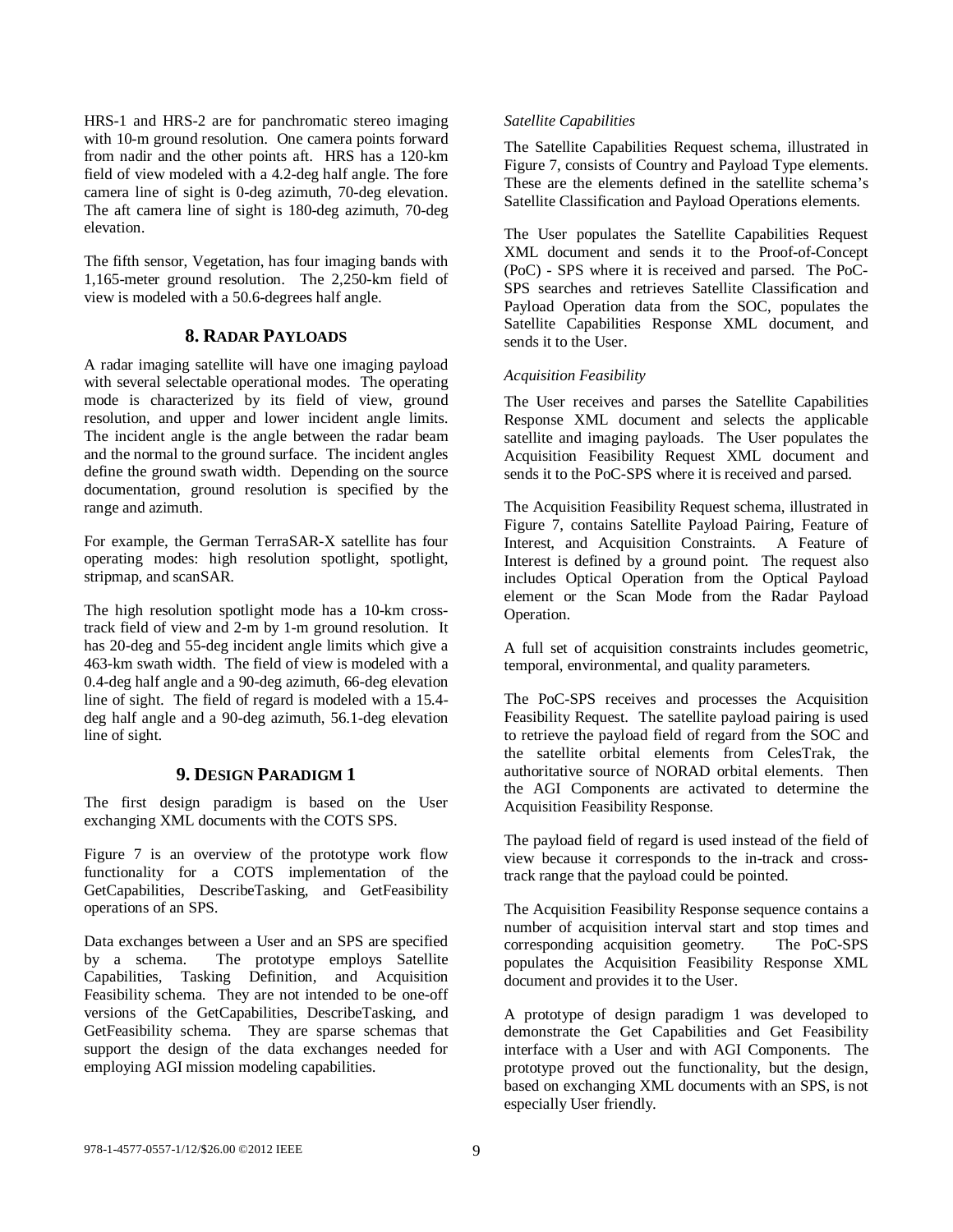



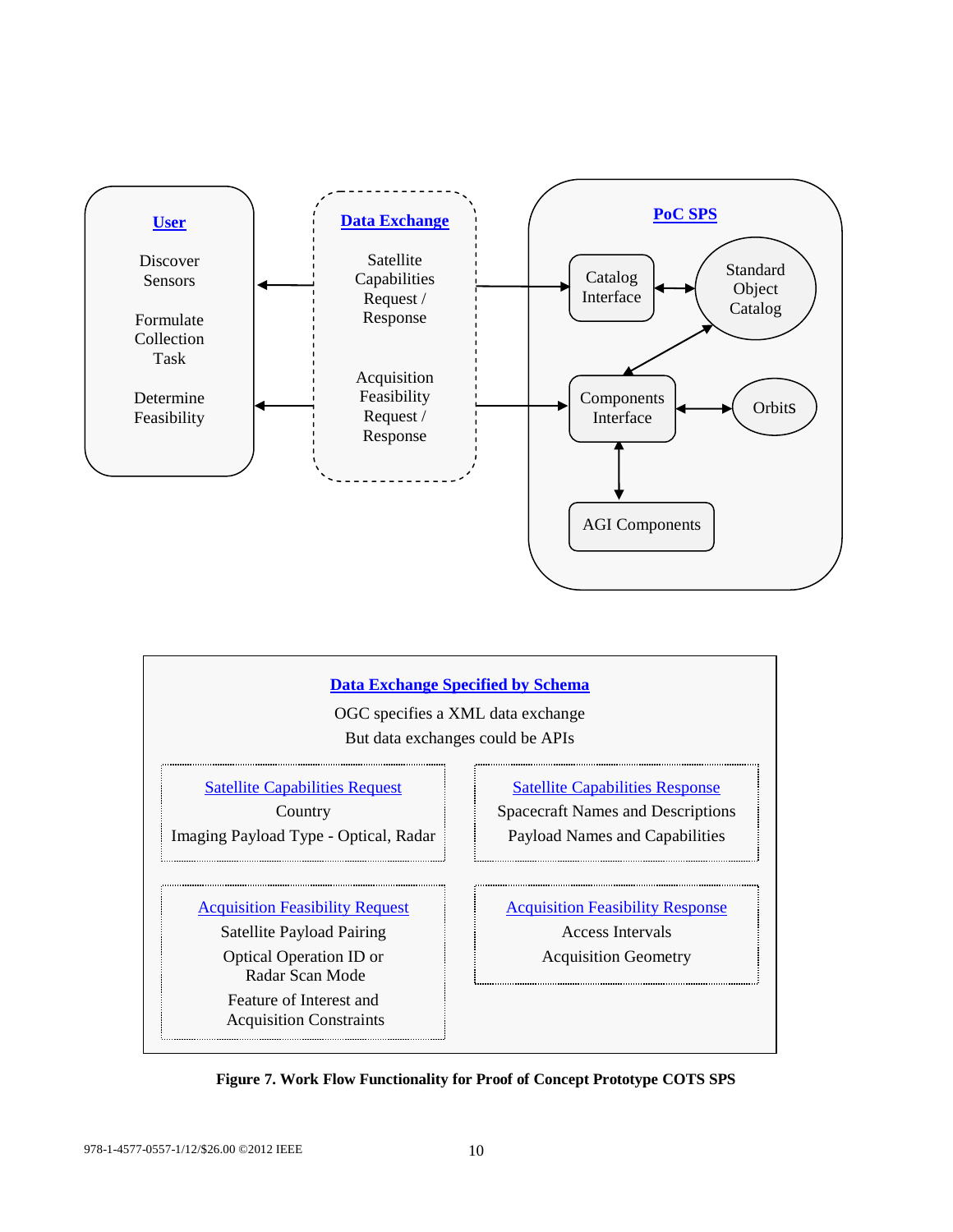#### **10. DESIGN PARADIGM 2**

<span id="page-10-0"></span>The second design paradigm is the OverFlight Portal - COTS SPS in which a User accesses the COTS SPS functionality through a Web-based interface, freeing the User from developing code for the XML-document and message exchange paradigm.

Figure 8 is an overview of the prototype work flow functionality for the OverFlight Portal. The similarities to design paradigm 1 PoC SPS illustrated in Figure 7 are obvious and the data schema created for design paradigm 1 carries over to into the internal design of the OverFlight Portal.

Figures 9 illustrates graphical aspects of the prototype User work flow:

1) Specifying a Feature of Interest graphically by drilling-down on a world map. This eliminates errors and inaccuracies when entering latitude, longitude and altitude values by hand

- 2) Settting imaging contraints: a) Feature of Interest to satellite line-of-sight minimum elevation angle and minimum and maximum azimuth angles and b) Feature of Interest to Sun line-of-sight minimum and maximum elevation angle.
- 3) Creating list of candidate satellites and sensors by setting filter criteria, including imaging payload type (optical and/or radar), satellite name, operator, country, and ground resolution. The User can set spectral range filter criteria for optical imaging satellites.
- 4) Selecting from the candidate list of satellites and sensors, setting the scenario start and end date/times, and initiating scenario analysis. The operator data includes indentifying if the User can submit an imagery collection task request to the operator, or can just retrieve an existing imagery from a distribution source.
- 5) Reviewing scenario analysis results, including orbital ground track with identification of collection intervals and conditions.



**Figure 8. Work Flow Functionality for Overflight Portal**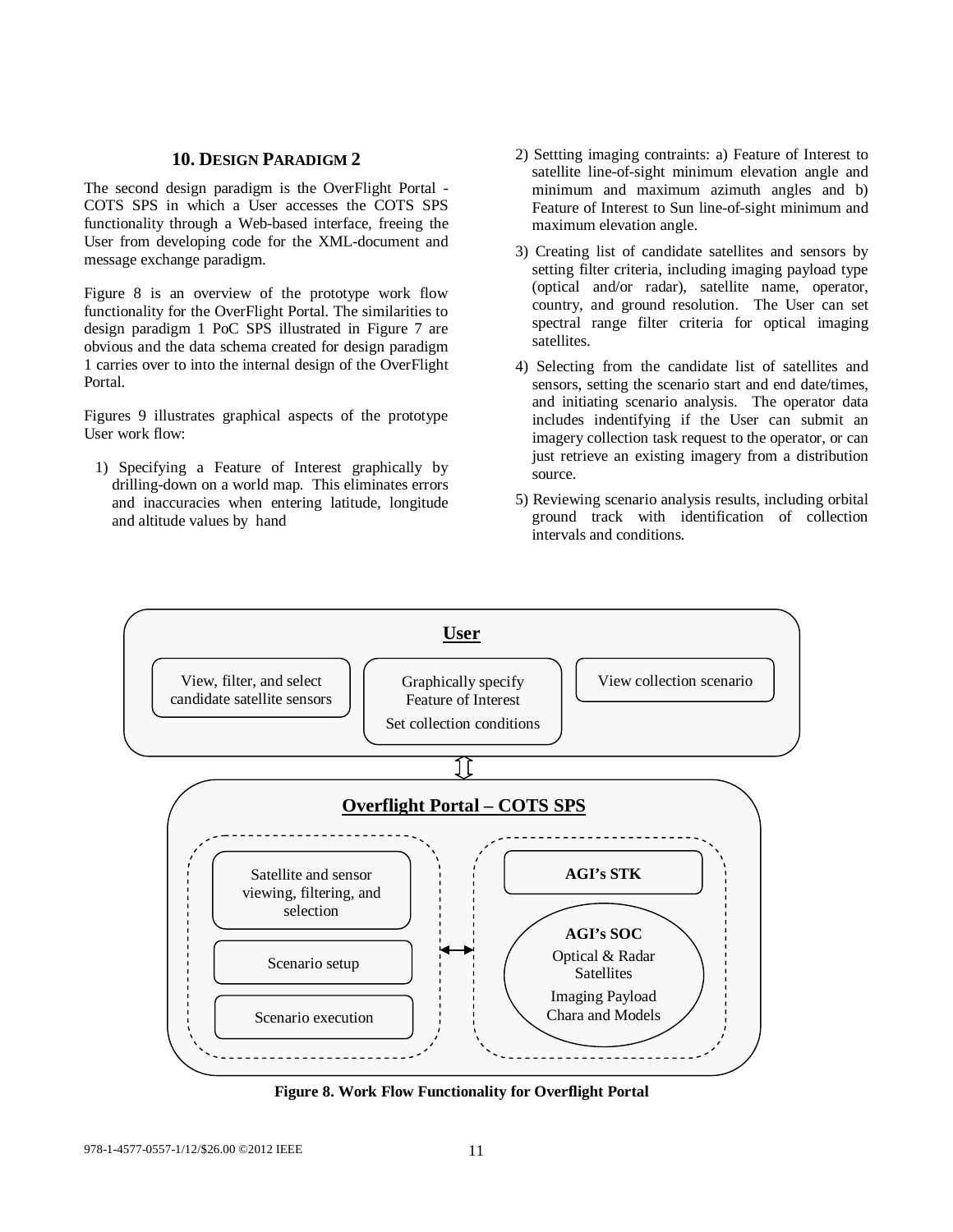

**Figure 9. Proof of Concept Prototype of Overflight Portal**

Figure 10 is a mock-up of the operational OverFlight Portal. The User will be able to select satelites and sensors based on satellite operator, sensor type, and resolution. The User will be able to populate and select from a pool of targets of interest as well as specify geometric and temporal collection conditions. The OverFlight Portal will display potential access intervals and sensor ground coverage.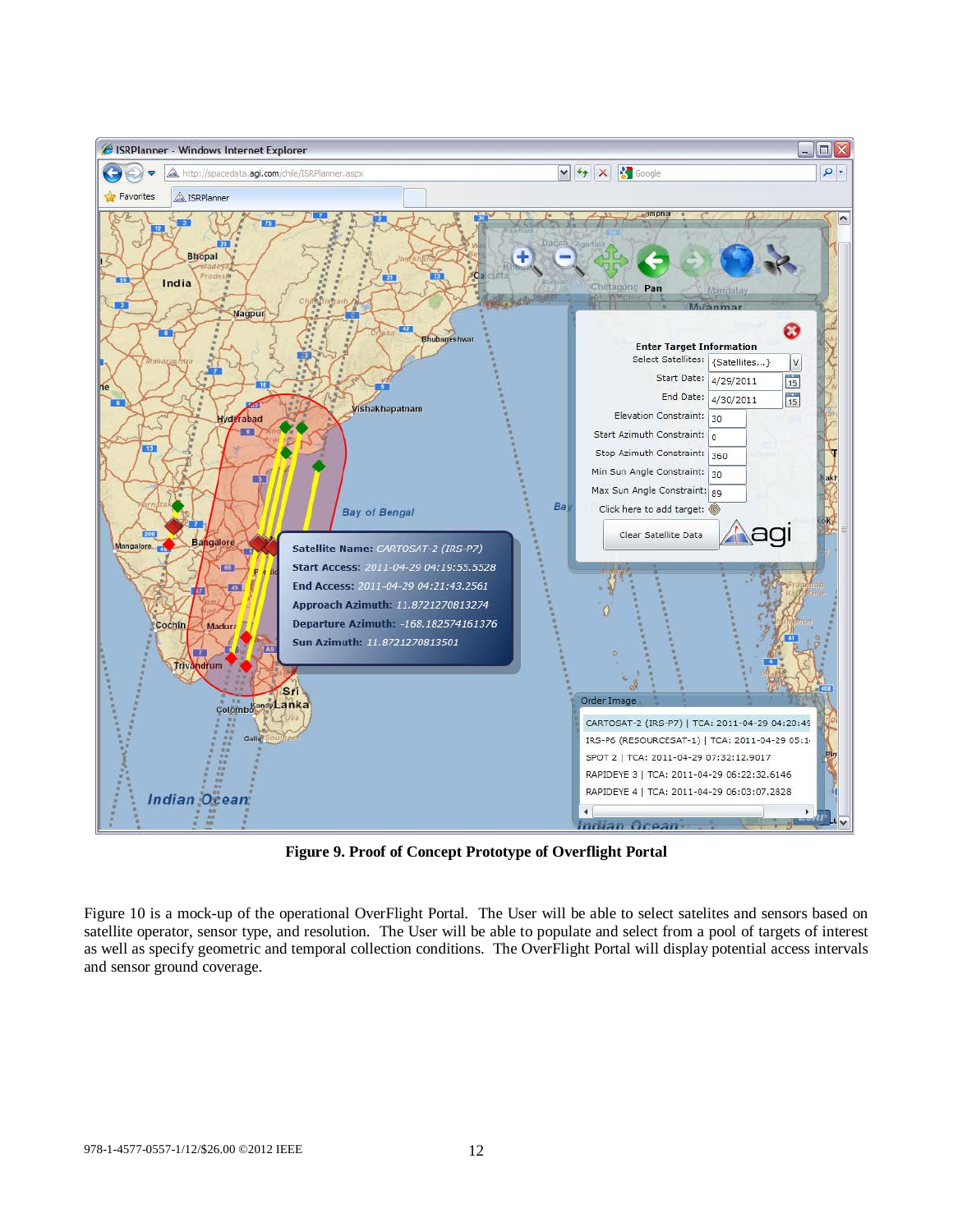

**Figure 10. Mock-up of Operational Overflight Portal**